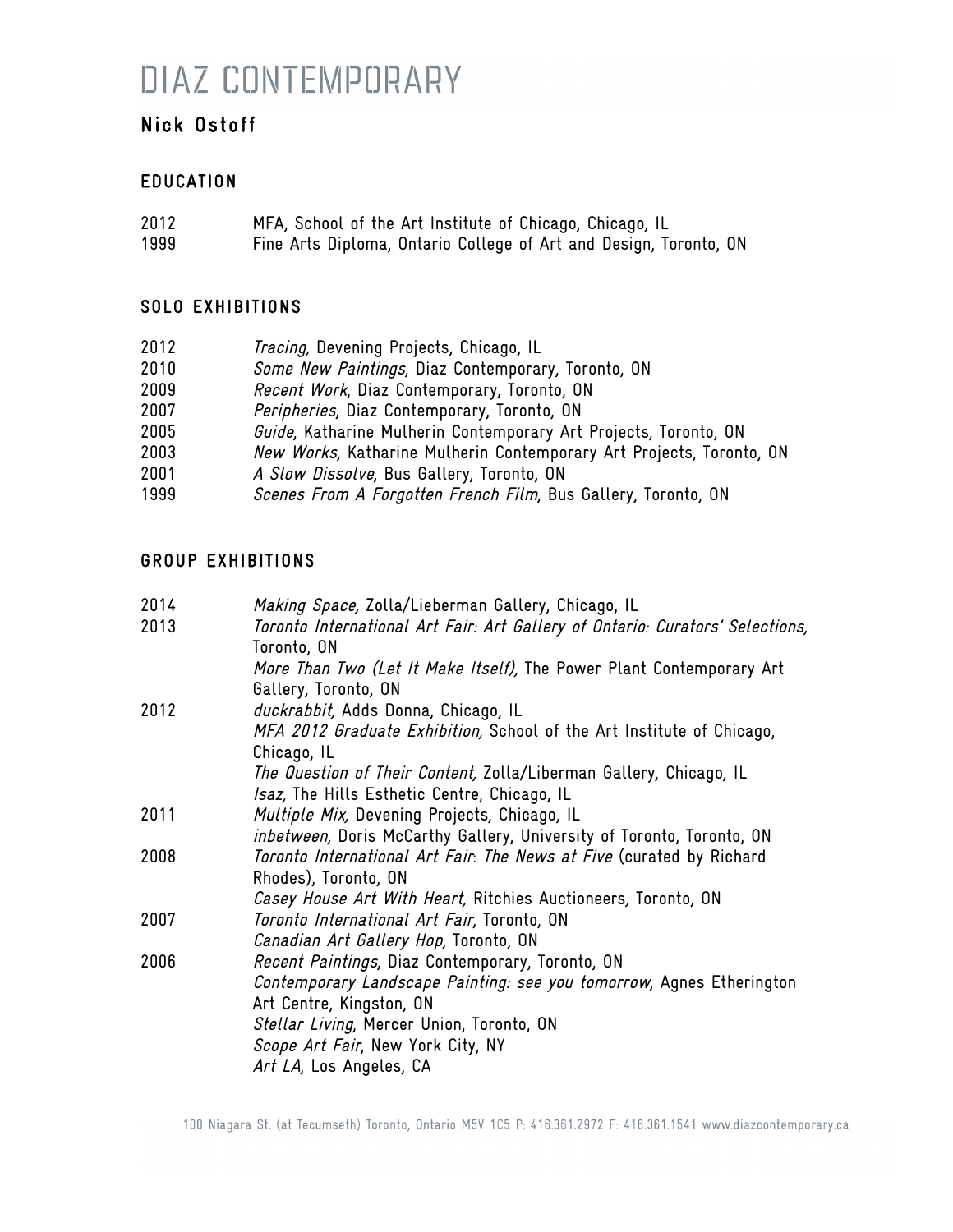# DIAZ CONTEMPORARY

| 2005 | RBC Canadian Painting Competition (Touring Exhibition), Toronto, ON;<br>Halifax, NS; Vancouver, BC; Ottawa, ON |
|------|----------------------------------------------------------------------------------------------------------------|
|      | Recent Acquisitions, Doris McCarthy Gallery at the University of Toronto,                                      |
|      | Toronto, ON                                                                                                    |
|      | Art Chicago, Chicago, IL                                                                                       |
| 2004 | Breathing Room, Katharine Mulherin Contemporary Art Projects,                                                  |
|      | Toronto, ON                                                                                                    |
| 2003 | Toronto International Art Fair, Toronto, ON                                                                    |
|      | Landing, York Quay Gallery Display Case, Harbourfront Center, Toronto, ON                                      |
| 2001 | S.P.I.N. Gallery, Toronto, ON                                                                                  |
|      | Lingham Yoni Mo Chro Ma, A level, Toronto, ON                                                                  |
| 2000 | Last Century Modern, S.P.I.N. Gallery, Toronto, ON                                                             |
|      | re-negotiating space, Harbourfront Center, Toronto, ON                                                         |

#### PROFESSIONAL RECOGNITION

| 2012 | George and Ann Segal MFA Graduate Fellowship, School of the Art |
|------|-----------------------------------------------------------------|
|      | Institute of Chicago                                            |
| 2009 | Toronto Arts Council (Project Grant)                            |
|      | Ontario Arts Council (Project Grant)                            |
| 2006 | Ontario Arts Council (Project Grant)                            |
| 2005 | Anne Lind International Program (organized by the Canadian Art  |
|      | Foundation)                                                     |
|      | Toronto Arts Council (Project Grant)                            |
|      | RBC Painting Competition (Shortlist)                            |
| 2003 | Toronto Arts Council (Project Grant)                            |

### SELECTED BIBLIOGRAPHY

"Rewind" by Francois Xavier Saint-Pierre, Canadian Art, Summer Issue, 2009 "Gallery Going" by Gary Michael Dault, Globe and Mail, January 31, 2009 "Carte Blanche Vol. 2: Painting", published by The Magenta Foundation, 2008 "Gallery Going" by Gary Michael Dault, Globe and Mail, May 5, 2007 "At The Galleries" by Peter Goddard, Toronto Star, April 21, 2007 "Rewind" by Marshall Webb, Canadian Art, Fall Issue, 2005 "Gallery Going" by Gary Michael Dault, Globe and Mail, April 23, 2005 "Wild Yonders" by Thomas Hirschmann, Now Magazine, August 14, 2003 "Gallery Going" by Gary Michael Dault, Globe and Mail, April 5, 2003 John Bentley Mays, Amigo Hotel website, April edition, 2003 "Possibilities in Painting", Canadian Art Gallery Hop Brochure, 2002 "Gallery Going" by Gary Michael Dault, Globe and Mail, November 17, 2001 "Beauties #1 – 5" by Ian Carr-Harris, Lola, Fall Issue, 2001 "Fast Forward", Canadian Art, Fall Issue, 2000 "Youthful Trio…" by R.M. Vaughan, Eye Magazine, September 16, 1999